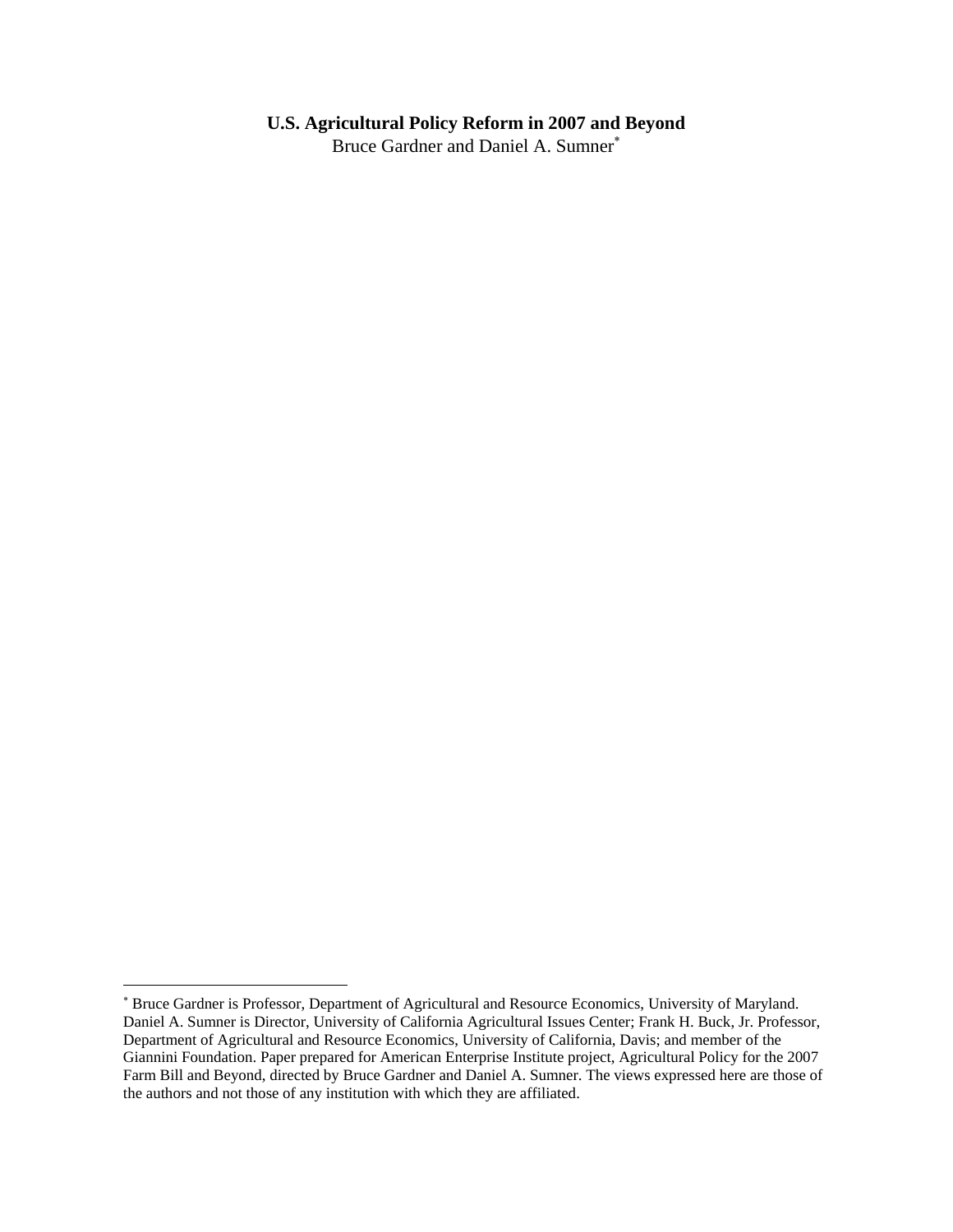## **Introduction**

As U.S. agricultural policy is revisited in the 2007 Farm Bill debate, the occasion is ripe to reconsider whether our commodity programs and related legislation best serve agriculture and the economy, and what policies might do better. The studies in this working paper series demonstrate that the current programs serve neither the national interest nor the interests of rural people or agriculture as an industry. Congress and the President would do the country an economic favor by substantially reforming these policies.

We recommend a shift to a much reduced government role in markets now influenced by agricultural programs, along with an end to the substantial transfers to producers and other resource owners associated with the supported commodities. This is a less radical reform than it may appear to be. A large fraction of U.S. agriculture already operates in an approximately free market environment. Drawing upon a series of papers on particular policy issues commissioned by the American Enterprise Institute (AEI) in 2006, we provide evidence that the programs now in place have costs far in excess of the benefits they can reasonably be argued to provide, and that U.S. agriculture would prosper no less than at present, and with better long-term prospects for both farmers and the public generally, in the absence of these programs. Before developing ideas for policy change, we outline some of the purposes that advocates have proposed for farm subsidy programs and provide some factual context about modern agriculture in the United States.

# **Purposes of Agricultural Policy**[1](#page-1-0)

Agricultural policy can serve two broad objectives: the efficiency and prosperity of agriculture as an industry, and the well-being of farm and rural people. These purposes are closely related but distinct, in that agriculture as an industry is important to the nation as a whole: to consumers of food, to earners of income from industries related to agriculture, and to taxpayers, in addition to farmers themselves. The well-being of farm households is related to agriculture as an industry, but is broader in that farm households receive a large fraction of their incomes from sources other than farming, and farming is even less important to rural welfare more broadly (see Kilkenny and Johnson 2007).

Broad national aspects of agriculture as an industry that have been advocated as giving purpose to agricultural policy are food security, food affordability, nutrition, competitiveness in international trade, and agriculture as a contributor to prosperity and income growth in rural areas. For American agriculture to contribute to these purposes, farms must be economically viable, farmland must generate returns sufficient to keep it from conversion to other uses, returns to investment must be sufficient to keep the capital stock in agriculture at the technological frontiers, and investment in new technologies and the skills to implement them must be maintained. At the same time, with relatively open borders and competing uses for rural land and other resources, these broader purposes are not served by maintaining farms in particular commodity markets or in particular regions when market forces would otherwise signal a shift.

Federal commodity programs fit into these purposes through their contribution to the economic viability of farms balanced against their costs to consumers, taxpayers, the broader

<span id="page-1-0"></span><sup>&</sup>lt;sup>1</sup> For a fuller discussion and analysis of the purposes of agricultural policy, see Sumner (2007a).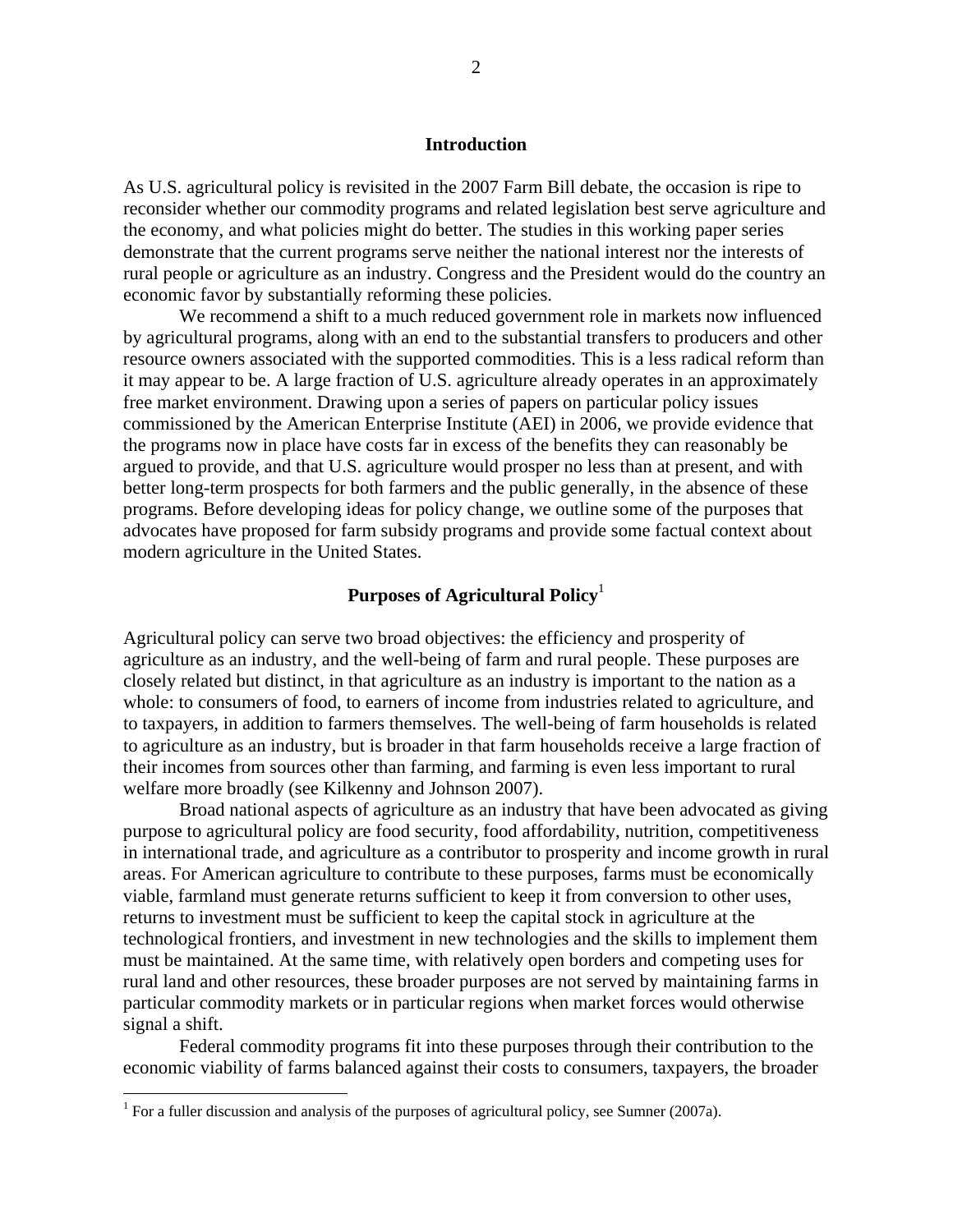agricultural and non-farm economy, and other national objectives, such as the provision of rural environmental quality. The threats to farm viability that have made such programs attractive are low market prices of farm products, and variable prices and farm income because of weather shocks and market fluctuations. But if these prices and returns reflect market realities, what is the justification for commodity programs sending different signals to producers?

Answers given are market failures in the form of imperfect competition among the corporate buyers of farm products and sellers of inputs to them, as well as the actions of foreign governments that restrict the market access of U.S. products or subsidize their own production of competing products. Other market failures, which lie behind excessive soil degradation and environmental damages associated with unregulated agricultural production, are also seen as a defects that can be remedied with commodity programs (for example, by requiring conservation practices by recipients of commodity support) or by conservation programs per se (for example, by idling environmentally sensitive acreage or subsidizing environmentally friendly practices) (see Heimlich 2007; Kuminoff 2007).

Poverty in rural America was a major force behind the original establishment of commodity programs in the 1930s. Rural poverty remains a blight in the American economy to this day, and the idea that higher commodity prices could reduce that poverty attracts support to these programs. Evaluating farm policies therefore must be considered in light of their effects on farm and rural incomes, and especially on the effectiveness at dealing with rural poverty compared to other approaches to this concern.

Among the central questions addressed in the AEI studies are whether current U.S. agricultural commodity programs constitute good policy for achieving any of these purposes. To be good policy, a commodity program must, at least, generate benefits to U.S. society that exceed the costs incurred to pursue these goals.

For a fuller treatment of modern agricultural policy, it is important to go beyond the standard commodity programs to consider crop and revenue insurance, international trade, conservation and environmental concerns, bioenergy, and rural development. In each of these policy areas, the AEI studies ask whether the benefits of current policies and alternatives to them generate benefits that exceed the costs.

## **The Economic Situation in Agriculture Today***[2](#page-2-0)*

It is important to distinguish the economic situation of households that have some farming activities (classified in the data as farm households) and the economic situation of farming as an industry. These are quite different issues, although the answer in both cases is that they are doing quite well in general, and that pockets of concern are not those that can be remedied with commodity programs.

For most of the twentieth century, farm household incomes averaged far below the incomes of non-farm households. Post-World War II prosperity spilled over to the farm economy and farm incomes rose significantly from the Depression-era lows, even relative to non-farm household incomes. Nonetheless the average farm household income was still less than 60 percent of the average of all U.S. households from 1945 to 1960, according to historical comparisons compiled by the U.S. Department of Agriculture (USDA) (see figure 1). In the 1960s farm incomes, relative to non-farm incomes, began a trend increase that

<span id="page-2-0"></span> $2^2$  For further details and discussion of the economic situation in U.S. agriculture, see Gardner (2007).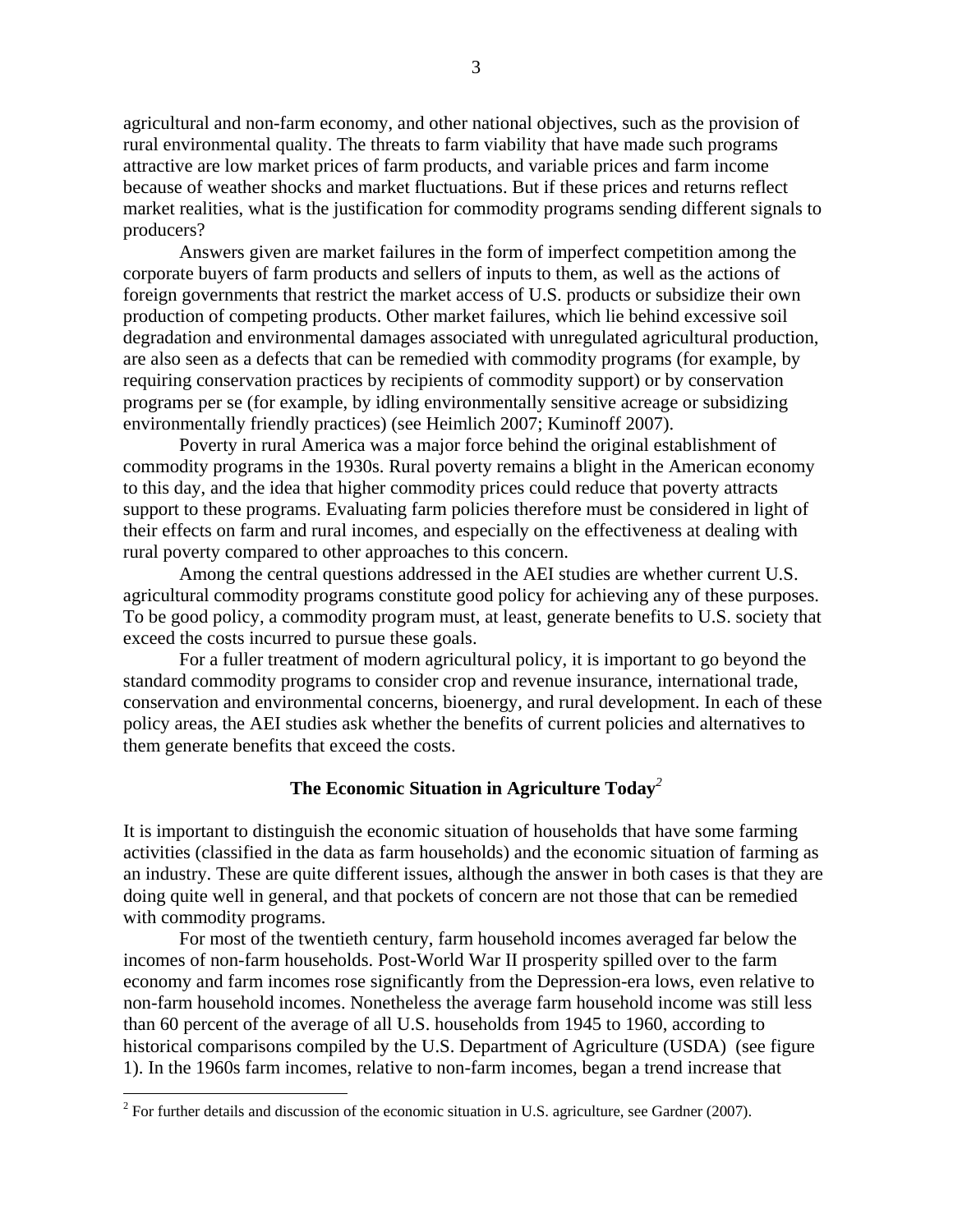continues to the present. By 1990 farm incomes had gained equality with non-farm incomes, and in recent years farm incomes have been about 20 percent higher (Covey and others 2005). Given the variability of farm prices, this income picture has had its ups and downs, with a spike up in the early 1970s and a dip below trend in the early 1980s. An additional trend is the increasing importance of income from off the farm for farm households. In recent years 80 to 90 percent of farm household income has come from non-farm sources (Covey and others 2005).Indeed for most farm households, that is the income that matters most.<sup>3</sup>

<<insert figure 1 near here>>

Small farms make up the bulk of all farms, but a much smaller percentage of farm output. Farm with gross revenue of less than \$25,000 per year comprise 70 percent of all farms but contribute only about 3.5 percent of U.S. farm output and report a negative net income from farming, according to the 2002 Census of Agriculture (USDA 200[4](#page-3-1), table 56).<sup>4</sup> Yet the average income of the households operating these farms was well above the average of non-farm household income because of off-farm earnings—although about 3 percent of farms, classified by USDA as limited resource farms, report very low average household incomes: a median of \$10,300 in 2004 (Covey and others 2005).

Family farms classified by USDA as commercial scale operations (those that have \$250,000 or more in sales) earned an average of \$145,300 net income from farming in 2004, plus \$46,038 from off-farm sources, for a total of \$191,338: higher than almost all non-farm households—notwithstanding that given farm price and yield variability, 10 to 20 percent of the farms in this sales category have negative incomes each year (see USDA 2005, p. 26; USDA 2004, table 56). These farms produced three-fourths of U.S. farm output, according to the 2002 Census of Agriculture.

Net wealth data reinforce the income picture. Farmers tend to have low debt to asset ratios (an average of 13 percent debt to assets in 2005) and the smaller farms most often carry no debt (Covey and others 2005). Farm household wealth in all sales groups is much above the wealth of other American households (Hoppe and Banker 2006).

To consider the economic health of agriculture as an industry, one must focus on the sources of agricultural revenue, which are dominated by the 300,000 farms that produce almost all the farm output in the United States. In that context, is there any evidence that agriculture is a troubled industry with fundamental economic problems that need government intervention? As noted, the farms that produce the great bulk of U.S. farm output are on average profitable, with net income of more than \$145,000 per commercial farm. In addition, farmland prices continue to increase, reflecting wealth growth for owners. This growth in farmland prices has occurred in all regions, including those with little or no influence from non-farm land uses. Therefore the growth in land prices reflects continued confidence in the future profitability of farming.

Farm output in the United States continues to expand, even as farm prices continue a secular decline relative to prices in the economy as a whole. The index of agricultural output has grown at 2 percent per year over the past 50 years (CEA 2007, table B-99). This growth of output continues despite gradual reductions in the amount of cropland and agricultural

<span id="page-3-0"></span> $3 \text{ A farm}$  is defined as an operation that produces or would normally produce \$1,000 worth of agricultural output, so clearly very small operations are included in the distribution.

<span id="page-3-1"></span><sup>4</sup> For detailed sources, see Gardner (2007).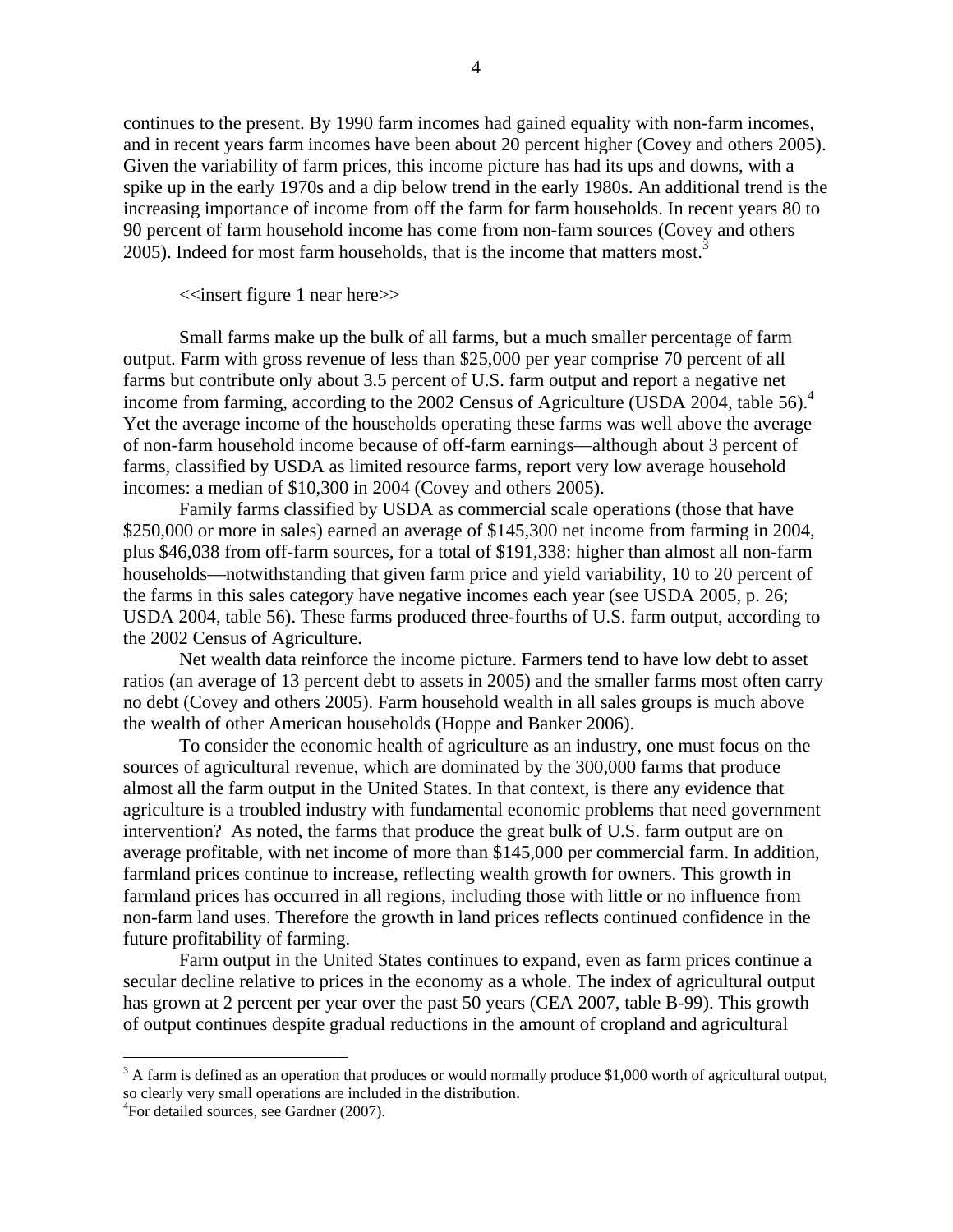labor input. USDA's index of aggregate input quantities is unchanged between 1950 and 2002, implying that overall total factor productivity growth has proceeded at about 2 per year. This productivity growth has allowed agricultural exports to continue to expand at the same time that the U.S. population has increased and U.S. demand for food has expanded. Agricultural imports have also grown, reflecting a globalization of the food economy. Import data indicate that much of the expansion of agricultural imports is in highly processed products (beer, wine, processed specialty foods) imported from Europe, along with fruits and vegetables imported during off-seasons for U.S. produce.

The result of growing agricultural productivity, a competitive farm industry, and openness to imports has been continuing low food prices and a declining share of consumers' income spent on food. Thus the success of agriculture as an industry has provided benefits to producers and consumers alike.

 Figure 1. Farm Household Income as a Percentage of U.S. Household Income, 1930– 2005





*Source*: Covey and others (2005).

The question remains however of the extent to which the economic success stories of commercial agriculture and farm households have been fostered by commodity support programs and other farm policies, and are now dependent upon them. As we will see, farm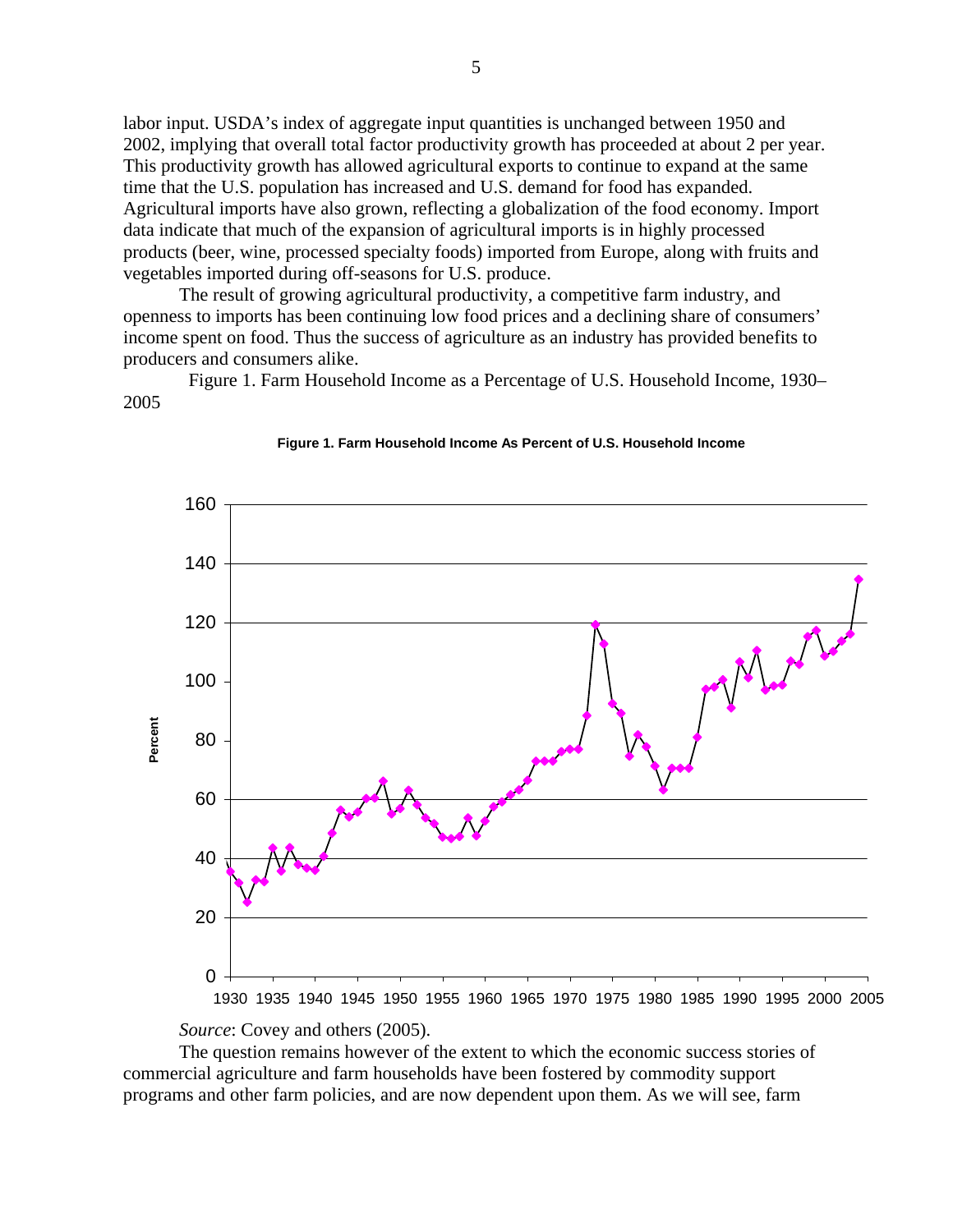commodity programs have been aimed at a narrow group of commodities and have no particular linkage to farm productivity that underlies the success of agriculture or to alleviating America's remaining farm poverty.

#### **What Would Happen Without the Commodity Programs: Short-term Impacts**

Consider first the complete and rapid elimination of commodity programs. What would this entail? The government would cease a variety of activities that differ greatly for different commodities. For most commodities (such as fruits and vegetables, hay, meat products, ornamentals), there is little government involvement or income support and little to eliminate. In the commodities where the government is active, its main roles are: intervention to support domestic commodity markets by adding to demand for products, regulation to support commodity prices by limiting supplies; payments made directly to commodity producers; and regulation of international trade in agricultural commodities, either to keep other countries' products out or to market more U.S. products in foreign countries.

Interventions by the U.S. government to acquire commodities when prices are low either for later resale, as with classical grain stockpiling, or for redistribution through food aid programs—were once a central device of commodity support. While authorization of government commodity purchase remains for dairy products and for purchases of surplus commodities for food distribution by USDA, this approach has been abandoned as a means of support for the major crops. Even for dairy, its use is much reduced. The hoped-for benefits of price stabilization for both producers and consumers never materialized. Instead, the accumulation of stockpiles generated intolerable costs as the government's buying prices tended to be too high, and producers objected to the price-depressing effects of government sales.

Regulation of production, through acreage restrictions or production quotas, began in the 1930s for the major crops and persisted until the last decade for a few products such as peanuts. But this approach to commodity support has now been abandoned, again because of perceptions by both commodity buyers and producers that the costs were great but the gains small. Production restrictions create obvious costs to those who must buy at higher prices or are rationed out of the market. It often entailed idling productive land and other resources, with obvious waste and impacts on competitiveness. Producers were convinced by the growing response of competing agricultural exporting countries that expanded production as the United States held its output in check. Congress removed the authority to implement annual acreage restricting programs in the "Freedom to Farm" Act of 1996.

Payments to producers of programs crops and those who have a history of such production have been increasing in importance in recent decades. Since 1985 for cotton and rice, and the early 1990s for grains and oilseeds, "marketing loan" payments have gradually replaced government acquisition as a mechanism to guarantee minimum prices to farmers. This approach gives producers price protection, but without accumulating commodity stocks and without choking off market demand through higher market prices. Instead the costs of support are borne by taxpayers, who provide the funds for the payments. Previously existing support payments varied inversely with market price, were tied to directly to current production, and required annual acreage idling. These were replaced in the 1996 Act by payments—renamed Direct Payments under the current 2002 Act—that are based on past acreage and yield of the program crop and do not vary from year to year. This form of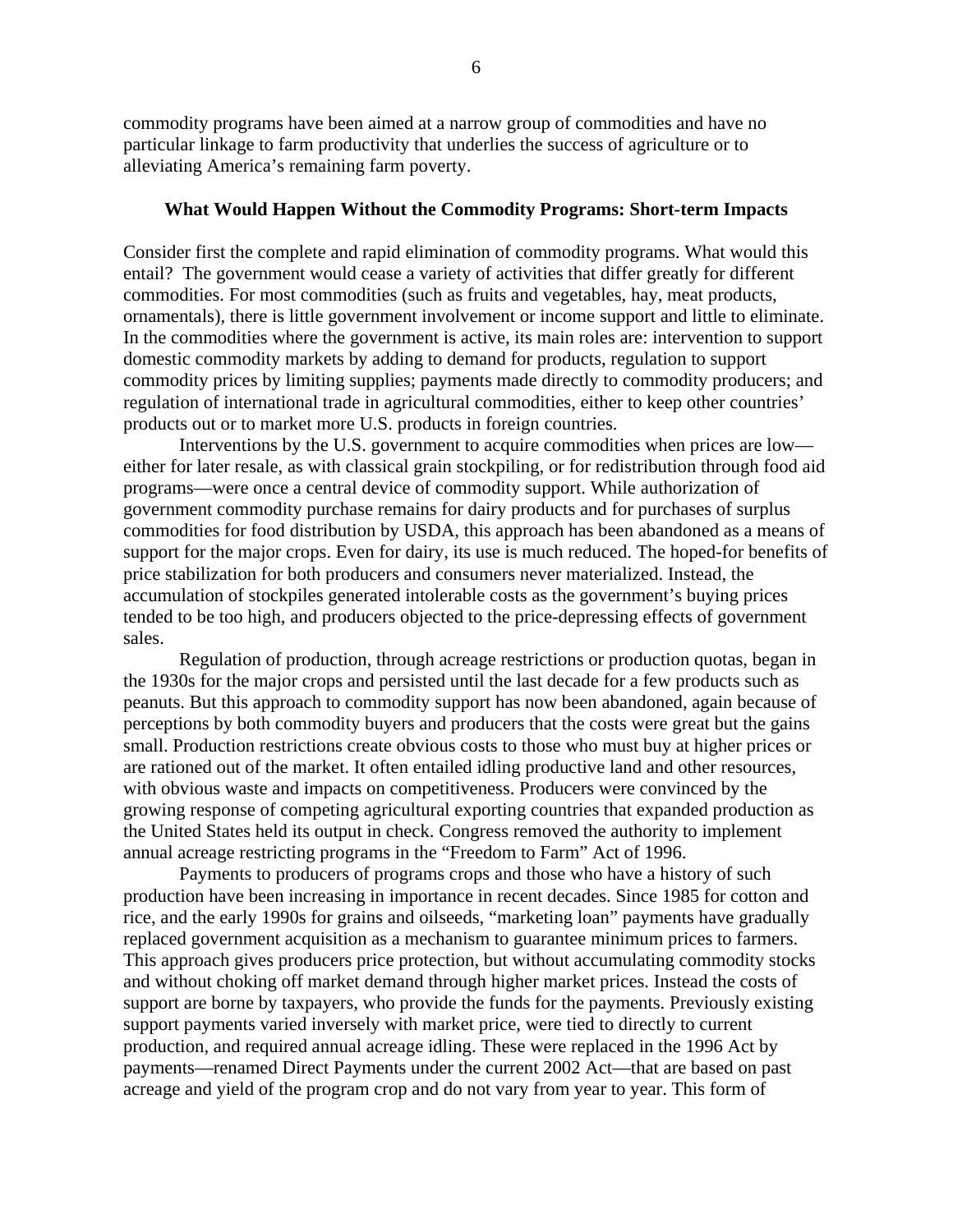payment goes some way to reduce the criticism of earlier price supports that they generated overproduction of supported commodities.

The Countercyclical Payments Program, introduced in 2002, is intermediate between the marketing loans and the "direct payments." The countercyclical payments are tied to the history of production of the program crop and vary inversely with market price of that crop; however, like the direct payments, they are not tied to current production.

The many complexities of current programs and their national and international market consequences are discussed in the AEI papers by Alston (2007a), Babcock (2007), Balagtas (2007), Barrett (2007), Beghin (2007), Brester and Smith (2007), Kirwan (2007), Paggi (2007), and Sumner (2007b). The central issue we consider here is the implications for U.S. agriculture if these programs were to end. This issue is clouded by the fact that the consequences of an end to commodity support looks quite different for the immediate future than the consequences would have been in the immediate past. The reason is that the immediate past includes several low-price years for major commodities from 1999 to 2005, when marketing loan programs as well as payments under the Countercyclical Payment Program were substantial. Market prospects for the next five years, at least, are much more favorable, according to the estimates of both USDA and private prognosticators (USDA 2007a; FAPRI 2007). Accordingly, payments under current programs would be much lower in the future than they have been in the past: reduced by roughly half, according to the baseline published by the U.S. Congressional Budget Office (CBO) in spring 2007 (CBO 2007).

Babcock (2007) considers the market situation for program crops without the full complement of commodity programs, under 2002–05 market conditions. When all programs are removed simultaneously, Babcock estimates that there would relatively little readjustment in acreages for the grains and oilseeds and little overall reduction in production. The price of corn would have been 1.1 percent higher; the price of soybeans, 0.4 percent lower; the price of wheat, 0.6 percent higher; and the price of rice, 1.7 percent higher. Only for cotton would the effects remain relatively large: an increase in price of 9.7 percent. Overall, these are small effects for payments that averaged \$16 billion per year in this period, amounting to about 25 percent of the market value of the commodities supported. Prices rise as production falls in most cases, with a slight price decline for soybeans because of a shift of acreage from corn. The effects are small because of the presumed minimal supply response to them in the analysis carried out. This means that means that buyers of commodities that receive payments will not pay much more if commodity programs are ended. Taxpayers will pay much less, and the losses will accrue in the supply side of the markets.

On the supply side, losers include farmers, landowners, and owners of other resources used in farm production. Direct payments and countercyclical payments are directly tied to specific farms with program base. Therefore landowners would be expected to reap gains from these payments. Subsidies to output are expected to accrue to suppliers of inputs according to the effects on the demand and supply of these inputs. Direct evidence of these incidence effects is not available, but from analysis of agricultural input markets Alston (2007a) estimates that 20 to 45 percent of output subsidies ends up in the pockets of landowners, many of whom are also producers. The findings of Kirwan (2007) on the effects on land rental rates of payments tied to land are consistent with this range: suggesting that, at least in the short run, each of the main forms of commodity program payments accrue significantly to producers and suppliers of other farm inputs, as well as landowners.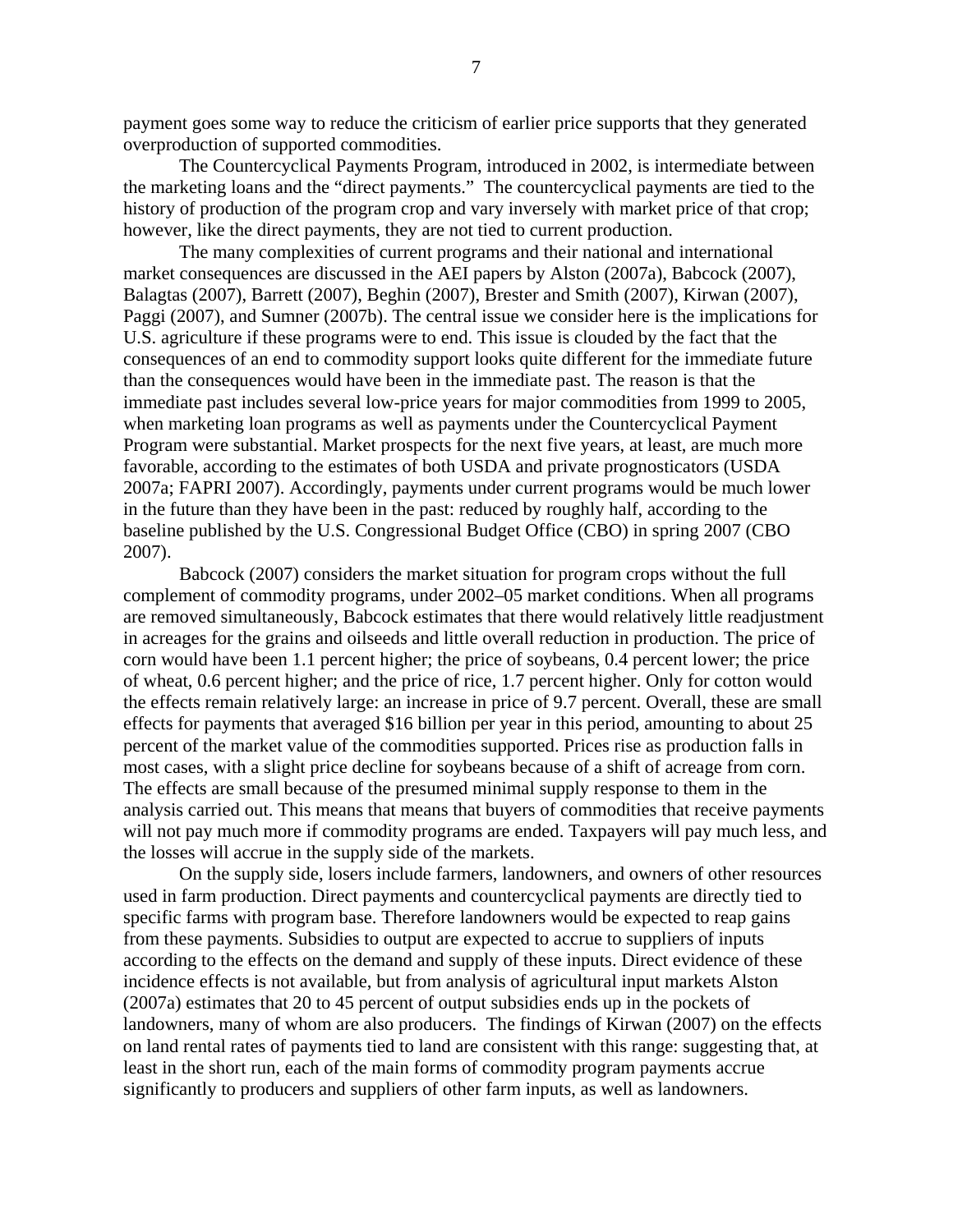These considerations are important because they determine who will feel the economic pain were the commodity support programs to end. It is clear that operators that grow program crops and landowners with program crop base will bear the greatest losses, as they are the chief gainers from the existence of the programs. Would their losses trigger wider economic problems in rural areas? The possibility has been raised of bankruptcies among farmers and consequent problems for rural banks and others with whom farmers do business. Several factors indicate that the risks of financial calamity with an end to commodity programs are actually quite low.

First, the ratio of debt to assets in U.S. agriculture is now historical low, with total farm debt at 13 percent of farm assets in 2005, as mentioned earlier. Farm real estate debt is \$120 billion: just 7.5 percent of the \$1.63 trillion value of farm real estate. If we suppose that \$8 billion annually (half of the \$16 billion in program payments from 2002 to 2005) would translate to a decline in the rental value of land, and that this loss was capitalized at ten times the rental value, the \$1.63 trillion would be reduced by \$80 billion to \$1.51 trillion: the kind of losses that occur to some business sector every year without triggering a financial crisis.

Of course, much farm real estate is not cropland that has program base, or is it in the part of the country where farm payments are most important. That suggests that any problems caused by the loss of farm real estate values would be regional. But, even here the problems are limited. For example, in Iowa much of the cropland has program base. Iowa averaged \$1.3 billion in payments per year in 2002–05, which, using the ratios above, would translate into a loss of land values of about \$6.5 billion. The value of Iowa's farmland was about \$102 billion in 2006. So the estimated loss in land value would be about 6 percent. Even if the loss were twice that estimate, land values would decline by only a little over 10 percent of the 2006 level. Furthermore, given that land values in Iowa have risen by over 50 percent between 2002and 2006, the loss would simply offset a single year's gains during those years.<sup>5</sup>

Second, the majority of cropland is not owned by the farm operator who grows crops on it. Thus the losses would be spread over a substantially larger population than the farmers who own cropland. And, the farmers who own the smallest percentage of the land they farm are the larger commercial grain producers. These are farmers who in some cases do have large debts: for machinery and operating funds, more than for real estate acquisition. But loss of payments tied to land would be a smaller loss for them. Losses in the value of land they own would be offset by reduction in their payment for land they rent from landlords.

Third, small farms, which are the ones where the farmer is predominantly also the landowner, have still less dependence on farm income and land as an asset in their total wealth position, and have less real estate debt, than the larger, commercial farms. So an end to commodity programs would not trigger financial stress for them either.

Fourth, it is important to remember that the farm community will not lose nearly as much as taxpayers gain when payments end. In part this is because market prices will rise when surplus production induced by the program ends. Moreover, the government's costs of operating the agencies that operate the payment and support programs and the crop insurance programs are approximately \$3 billion per year (Glauber 2007; USDA 2007b). This is spending that puts nothing in the pockets of farm operators, landowners, or other agricultural interests, and so will not be missed by any of them. Still further, raising the taxes (or increasing the deficit that will have to be covered by future taxes) to fund commodity

<span id="page-7-0"></span><sup>&</sup>lt;sup>5</sup> Data from Iowa State University's Farmland Value Survey, which estimated the average value per acre at \$2,083 in 2002 and \$3,204 in 2006.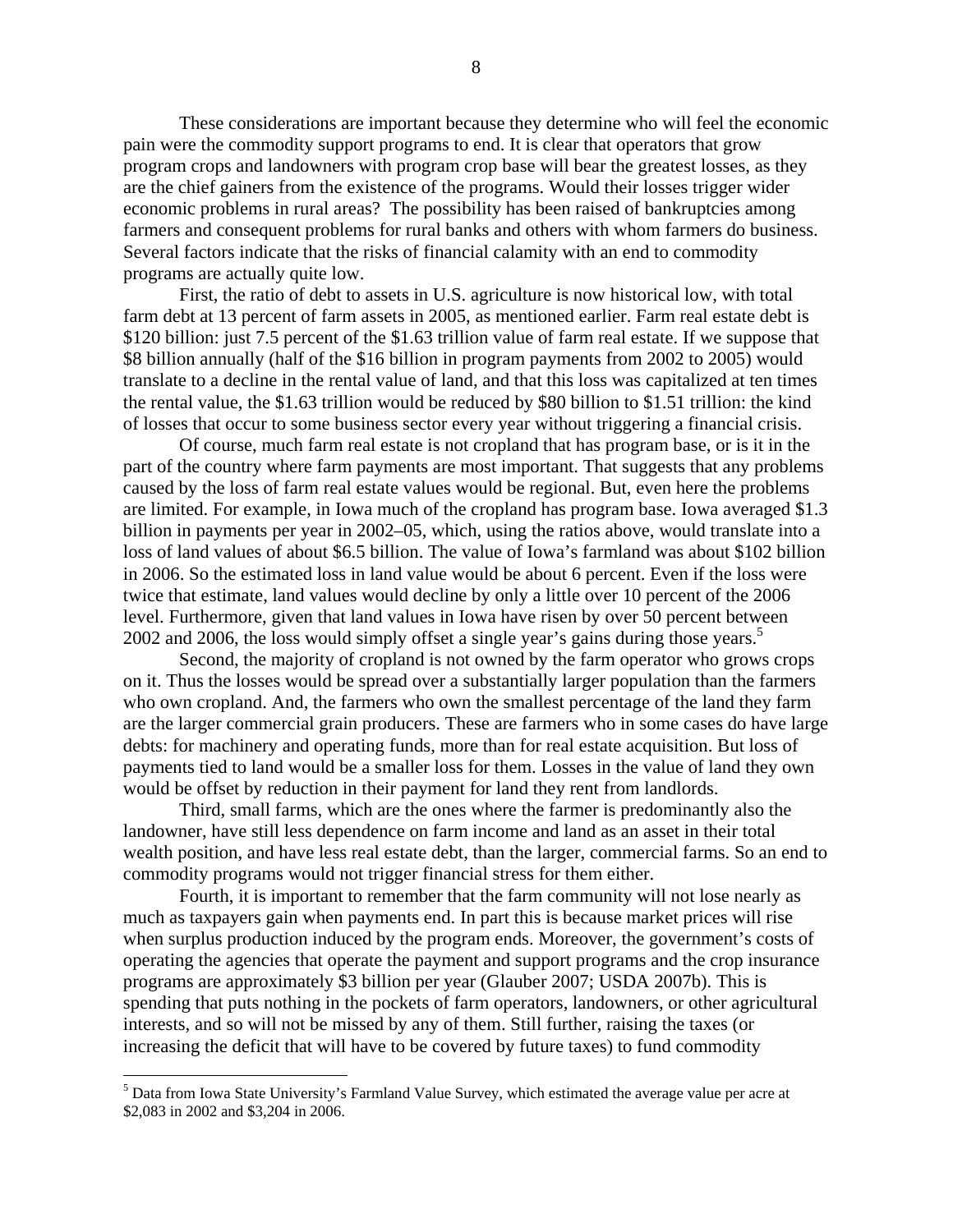programs imposes costs on the economy through efficiency losses that are just as substantial for decoupled payments as for any other program spending. These "deadweight losses" of taxation at the margin have been estimated at 20 cents per dollar of revenue raised as a conservative estimate (Ballard, Shoven, and Whalley 1985). Thus an end to \$16 billion in annual budgetary cost of farm programs (including crop insurance) will generate an additional \$3 billion in real gains to the U.S. economy.

Fifth, the present time is propitious for an end to programs because of the strength of commodity markets and the expectation that the strength will continue over the next decade. The increased financial caution of farmers and other investors in agriculture since the 1980s has meant that land prices have only recently returned to their nominal levels of 30 years ago. From current levels, the projected strength of grain markets attributed to expected future demands for bioenergy is likely to increase the value of cropland. In this environment, an end to farm programs will not mean \$16 billion less per year, but rather less than half that, because the only loss is that of direct payments. This loss would perhaps place a damper on the enthusiasm with which current optimistic market expectations are raising already high land prices even higher. This last point is perhaps most important in sealing the case for reform now.

#### **The Long Term with a Free-Market Agricultural Policy**

Over the longer term (beyond the 8 to 10 years of the baseline projections discussed earlier), the downsides of an end to commodity programs will be lessened, and the upsides heightened, for all American economic interests. First, the United States would be in a better position to obtain improved access to foreign markets for U.S. agricultural products, a more promising source of income for U.S. farming than government subsidies could hope to provide—as argued in the papers of Sumner (2007b) and Josling (2007).

Second, while current programs have already eliminated many of the inefficiencies generated by past excesses in commodity market management and supply control, these features persist in dairy and a few other commodity market interventions, and support prices still distort market signals significantly in cotton, sugar, and cotton. An end to these relics of past mismanagement would permit improved efficiencies that would benefit consumers and taxpayers, and quite likely producers too. That U.S. farm commodity producers have nothing to fear from free markets has been demonstrated by the success of those parts of the U.S. agricultural economy that have never relied on commodity programs, notably livestock, hay, and the collection of fruits, vegetables, and other commodities that sometimes go under the label of specialty crops (see Paggi 2007). Farmers have responded to value-added and other sales opportunities such as organic production that have enabled them to prosper without any significant subsidies of the kind that commodity programs have provided.

Table 1 shows that farming in states with high reliance on government payments those states with agriculture production concentrated in grains, oilseeds, and cotton—is not more profitable than farming in states with little reliance on government payments. California and Florida produce relatively little of the program crops and receive little in government payments relative to the size of their agricultural output. Agriculture in Iowa, Mississippi and North Dakota is devoted much more to grains, oilseeds and cotton and receives a much larger share of government payments relative to the value of their farm output. But, agriculture is no better off in the states with high government payments in terms of net farm income relative to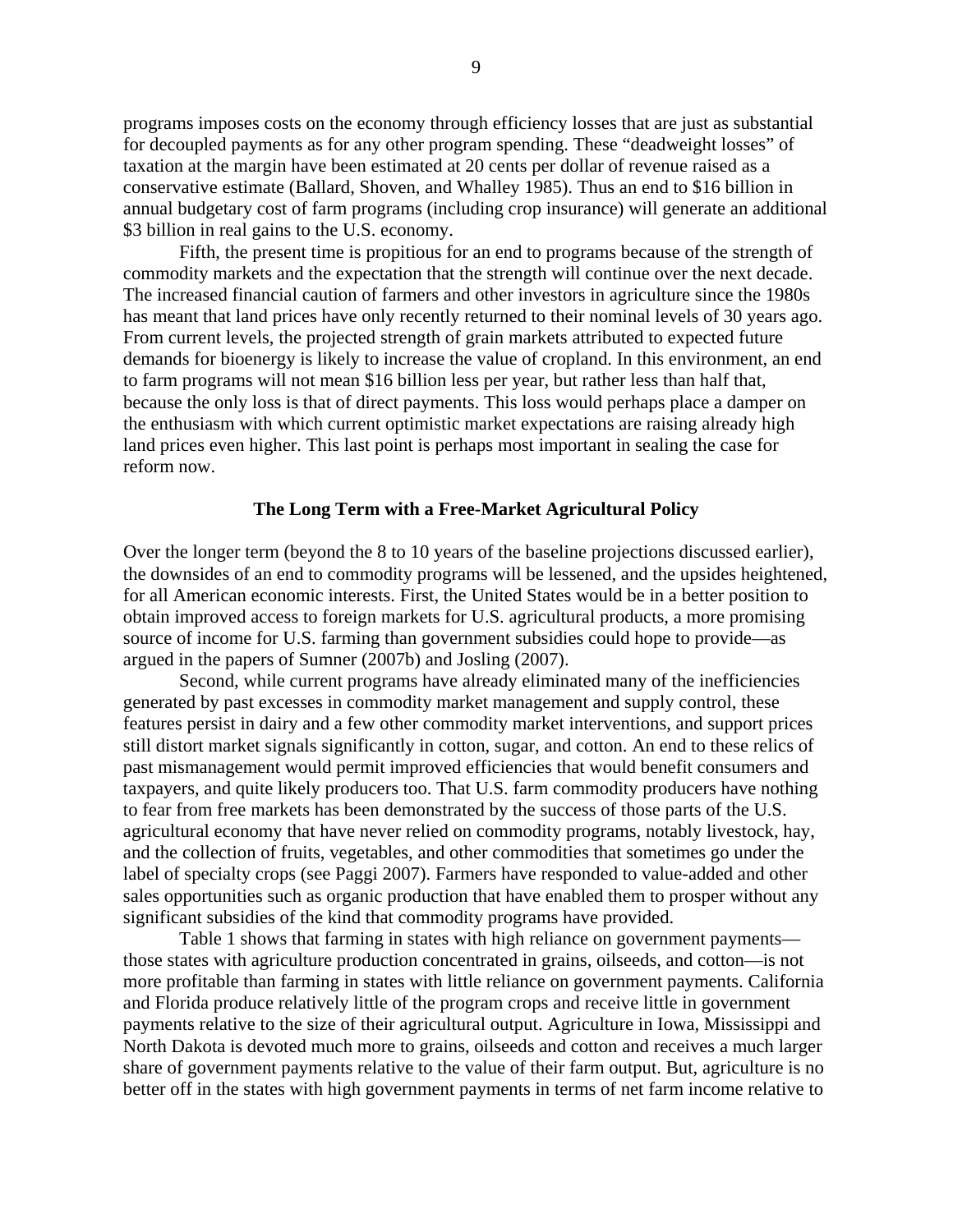the value of total agricultural output, or in terms of net farm income per farm in the state. <<insert table 1 near here>>

|  | Table 1. Government Payments and Net Value Added, Selected States, 2000–05 Average |  |  |  |
|--|------------------------------------------------------------------------------------|--|--|--|
|  |                                                                                    |  |  |  |

|                                   | California | Florida | Iowa | Mississippi | North  |
|-----------------------------------|------------|---------|------|-------------|--------|
|                                   |            |         |      |             | Dakota |
| Share of value of ag. production  | 0.06       | 0.01    | 0.43 | 0.24        | 0.54   |
| from cotton, grains, and oilseeds |            |         |      |             |        |
| Ratio of government payments to   | 0.02       | 0.02    | 0.12 | 0.16        | 0.19   |
| value of ag. production           |            |         |      |             |        |
| Ratio of net farm income to gross | 0.25       | 0.36    | 0.21 | 0.32        | 0.25   |
| value of production               |            |         |      |             |        |
| Net income per farm (\$thousand)  | 95         | 60      | 33   | 31          | 33     |

*Source*:

USDA, Economic Research Service, Farm Income Data Files,

http://ers.usda.gov/data/FarmIncome/finfidmu.htm.

USDA, 2002 Census of Agriculture,

http://www.nass.usda.gov/Census\_of\_Agriculture/index.asp.

Third, the funds now expended could be returned to taxpayers or turned to other public goods that have benefits greater than their costs. This could occur in the short run as well as the longer run, but in the long run agricultural policy reform would be notable as an element in a broader program of balancing the federal budget and returning to a more limited government that would involve reform in many areas of government spending. Agriculture is only a small part of the federal budget—but it is representative of, and a long-standing contributor to, a political culture of wasteful spending directed at special interests. The recent Iraq spending bill, which depended for passage in the House of Representatives on the inclusion of billions of dollars of special funding for peanut storage, Midwest drought payments, and spinach growers, among other agricultural interests, is an example of how individually small programs coalesce to a multibillion dollar aggregate of economic mischief. A principled end to commodity programs would over the longer term go a long way toward curing this economic ill.

Finally, the experience of other countries, as described in the paper by Alston (2007b), is heartening in its demonstration that the almost complete end of formerly highly protectionist policies in Australia and New Zealand have worked out well after a period of adjustment. These reforms have been in place for thirty years now in the case of New Zealand. Despite being implemented in a period of farm financial crisis, exacerbated by European and U.S. export subsidies depressing the world markets for their farm products, the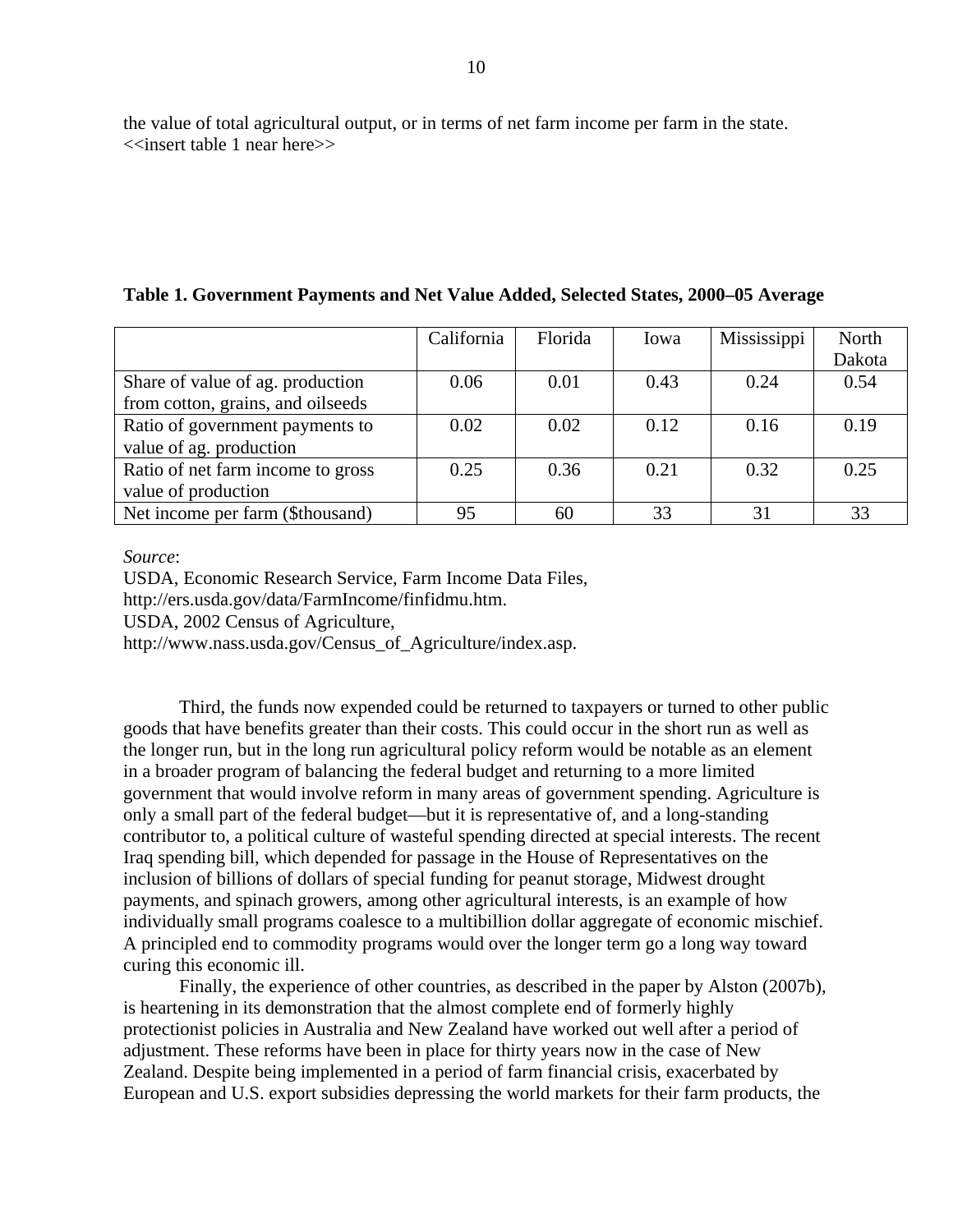experience in both New Zealand and Australia has been positive. Consumers and taxpayers have clearly gained, and producers' incomes have grown, and they are not asking for a return of governmental protection from market forces. This is further support for the belief that after U.S. commodity support programs are gone for a time, our producers will not want them back either.

## **Answers to Some Objections**

It is natural that proponents of current farm programs are plentiful, since payment recipients face potential losses if these programs were ended—at least in the short run. But, whether fueled by self-interest or public interest concerns, other participants in the political process have also voiced arguments in favor of retaining current U.S. farm programs. Sumner (2007a) outlines a dozen rationales for offered by farm program supporters; a few of these were introduced in the first section in this overview. They can be summarized as a list of alleged market failures: persistent characteristics of the market environment that warrant government intervention, some argue. These failures would negate the efficiency gains that this overview has suggested would flow from ending the programs, supporters of farm program argue.

Supporters of the status quo argued the following points:

- Farmers cannot be expected to cope with the uncertainty and variability that unregulated markets generate.
- Food has special characteristics as a good necessary to health and survival that calls for a government regulatory role.
- Farmers cannot earn fair returns in unregulated commodity markets because of special characteristics of farming, the regulations they face, or the market power of companies that buy farm products.
- Foreign governments through their policies impose costs on U.S. agriculture that call for a U.S. policy response.
- In unregulated markets, only large, industrial farming would survive and there is social value in preserving small-scale, diversified, low-technology farming. These objections are taken up in turn.

**Dealing with Variability and Risks in Agriculture.** There is no doubt that agricultural prices and yields are variable from year to year. Farmers well understand such variability and take measures to reduce the implied income variability, including recognizing that low yields often engender higher prices—so for many farmers, market conditions create a natural hedge. Nonetheless, uncertainty and variability are undoubtedly serious issues for farmers for two reasons. First, variable returns can cause mistakes in allocating resources. Second, variable incomes can cause problems for household consumption. The question is whether remedies through farm policies are a better solution than private markets can provide. Those farm programs aimed at price variability have focused on government acquisition and storage of commodities at guaranteed minimum producer prices, idling acreage in years when commodity stocks have become large, and providing payments that establish a floor for producers, while letting market prices decline to equate supply and demand. The first two of these approaches have already been deemed a failure by a sufficient political coalition of buyers and producers of farm products, for reasons described earlier. Payments to farmers in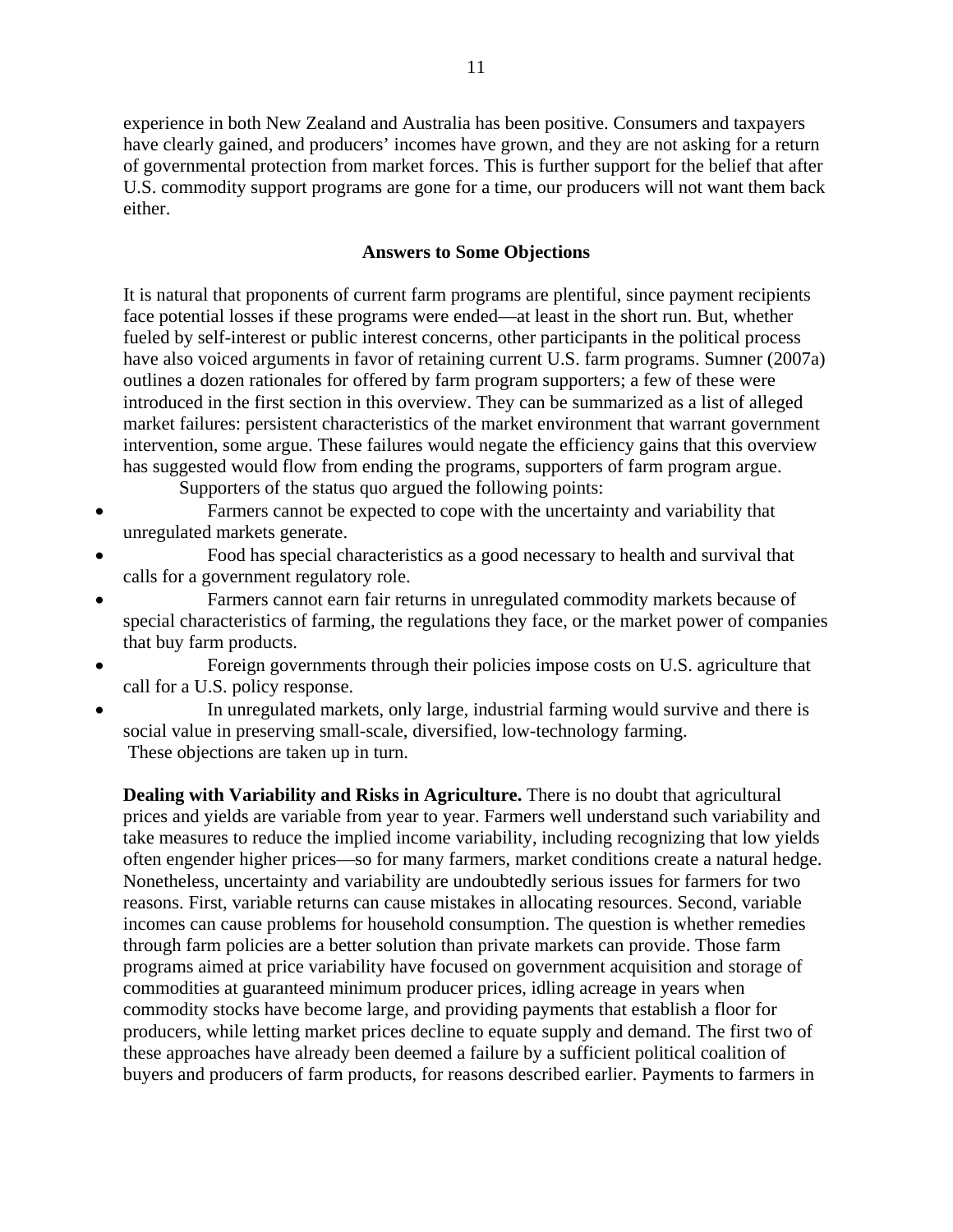years of low prices are better accepted politically, but as discussed, their actual effect on stabilization of agriculture is limited and their economic costs are unacceptably high.

 Insurance programs aimed at crop failure and other forms of output risk can be better targeted at risk management as opposed to income transfer, but, as discussed in depth in Glauber (2007), these programs have huge costs for the small risk reduction they have achieved. In 2005, farmers received \$3.1 billion in indemnity payments and paid \$2 billion in insurance premiums, so they experienced a net gain of \$1.1 billion in protection against risk from these programs. However, the government's premium subsidies, payments to insurance companies, and administrative costs added up to \$3.0 billion. So the taxpayers paid \$3 for every \$1 in protection given to producers. This experience is typical of recent years and can be expected in the future.

 Not only are these programs hugely inefficient, but there are private insurance markets for many agricultural risks—and there would be more if government-subsidized and regulated insurance did not provide unbeatable competition. In addition, forward pricing and futures markets provide price risk protection that many farmers use. Perhaps the most effective risk management tools in commercial agriculture today are contracting arrangements with farm product buyers—prevalent in broilers, eggs, processed and fresh fruits and vegetables, and increasingly, in hogs and cattle—where growers are paid agreed-upon prices or service payments, plus incentive payments for delivery of specified commodities. Finally, there is no reason to believe that governmental provision of subsidized risk management is more appropriate or necessary for agriculture than for any other industry.

**Food Security and Price Stability.** The argument that food is special is associated with the fact that U.S. farmers produce the raw materials for a low-cost, reliably supplied, and generally safe supply of food for consumers. This sterling performance is a fact, but the association of this success with commodity programs is not. Again there is abundant evidence, by contrast, between the large segments of U.S. agriculture that do not have program protections and the commodities that do. Supplies of unregulated crops and meats are no less reliable in supply or quality than the subsidized commodities. Furthermore, there is no evidence that imported foods are any less secure than domestically produced food. The United States has not been plagued with tainted coffee, bananas, or winter vegetables, nor are imported Canadian wheat or Mexican tomatoes any less reliable than supplies from North Dakota or California. The mantra of the United States in urging other nations to open their food markets to our exports is that imports are just as reliable as domestic production, and diversified imports are probably more reliable.

 In addition, farm costs account for less than 10 percent of the retail value of food for the subsidized crops. The feed grains, such as corn and barley, and oilseeds, such as soybeans, enter the food supply only as feed for livestock or in highly processed food products. Wheat, the most important food grain, goes though the baking, pasta, or processed cereal industries before reaching the retail market and, of course, the cotton subsidy has no relation to food consumption. Finally, most of the consumer food budget is spent on foods that receive little or no support—and there is no more concern about security of access to oranges or pork chops than there is about access to corn flakes.

 The general surge in farm prices in the mid-1970s raised alarms for some about the potential jump in food prices. What did the commodity programs—which at that time were more geared to stabilization and stockpiling than today, and so made more difference in the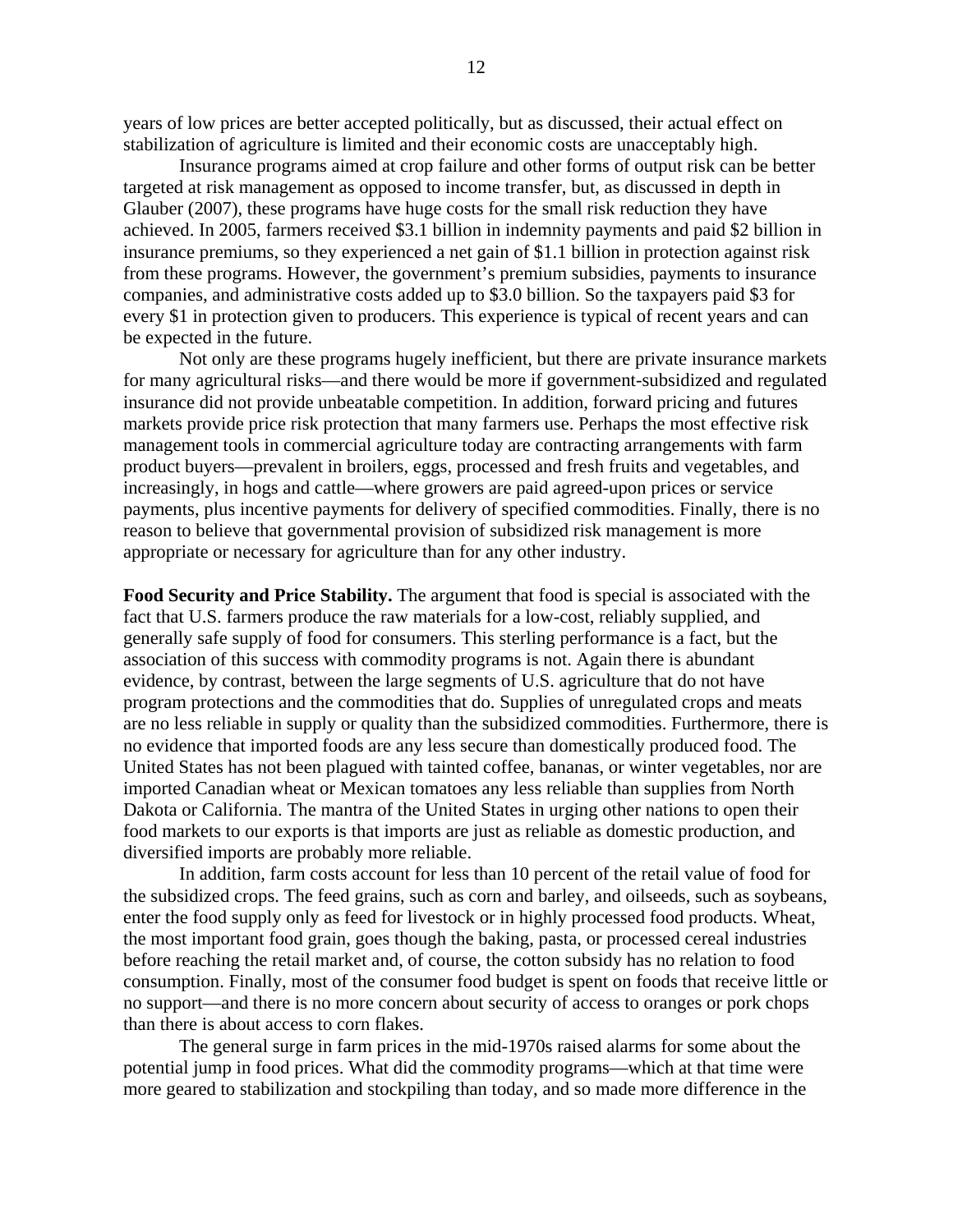stability of food prices than today's payment programs—accomplish in this situation? Very little. The stocks did not appreciably slow the price rises, and U.S. policies quickly turned to grain export controls to keep commodities at home rather than being shipped abroad. This had little effect, too, according to USDA's assessment after the fact (USDA, ERS 1986), but the farm community's spirited objection to policies that would attempt to hold prices down prevailed to an extent that "no grain embargoes" become a mantra of candidates for national political office for thirty years afterwards. In short, U.S. agricultural policy has never been effective at food price stabilization, and simply cannot do this job. We have learned not to rely on government to keep prices low when market condition call for them to be high; now it is time for us to stop trying to keep prices high when market conditions call for them to be low.

**Farmers' Lack of Market Power.** A longstanding concern of farmers has been that agricultural product prices are lower than they should be because of the market power of processors and others who buy farm products. This concern has been recognized in the past by special allowances for farm marketing cooperatives and antitrust action against meatpackers and investigations of big grain companies. Brester and Smith (2007) review the area where these concerns have been expressed most intensely in recent years: in livestock slaughter and contacting of processing firms with livestock growers. The number of competing buyers for the output of a typical livestock producer is declining at many locations and for several categories of animals, but Brester and Smith show that the lower costs of larger firms offset any increase in marketing margins that lessened competition might have engendered. Nonetheless, there is a legitimate role for USDA's Grain Inspection and Packers and Stockyards Administration, along with the U.S. Department of Justice and the Federal Trade Commission to play in this area. It is not a promising approach, however, to have commodity support programs for livestock on this basis, and producers have no interest in such support. The existing commodity programs have no ability to target imperfect competition in the products they cover.

**Harm to U.S. Agriculture Due to Other Countries' Actions.** Foreign governments, more obviously than domestic food processors, have taken actions that have harmed the interests of U.S. farmers by reducing market outlets for their products. They do this through import restrictions against products from the United States and domestic and export subsidies to favor their own. Combating these efforts is an important task for the U.S. government, as discussed further below, but maintaining our own restrictions and subsidies generates costs greater than the benefits, taking a bad situation and making it worse instead of better. Removing U.S. subsidies would remove one rationale that other countries use to justify their own subsidies and trade barriers. Furthermore, as other countries have challenged the pricedepressing impacts of U.S. programs, the United States is also free to use World Trade Organization (WTO) procedures to challenge programs of other countries deemed to be in violation of their international obligations.

**Promoting Small-scale Farming.** The idea of agricultural policy to promote traditional small-scale family farming is often repeated but is unrelated to the farm programs that now operate in the United States. Hence even if one accepts the appeal of a return to some version of the historical roots of family farming, this line of objection to free market agriculture does not improve the case for current programs. As shown above and, for example in Kirwan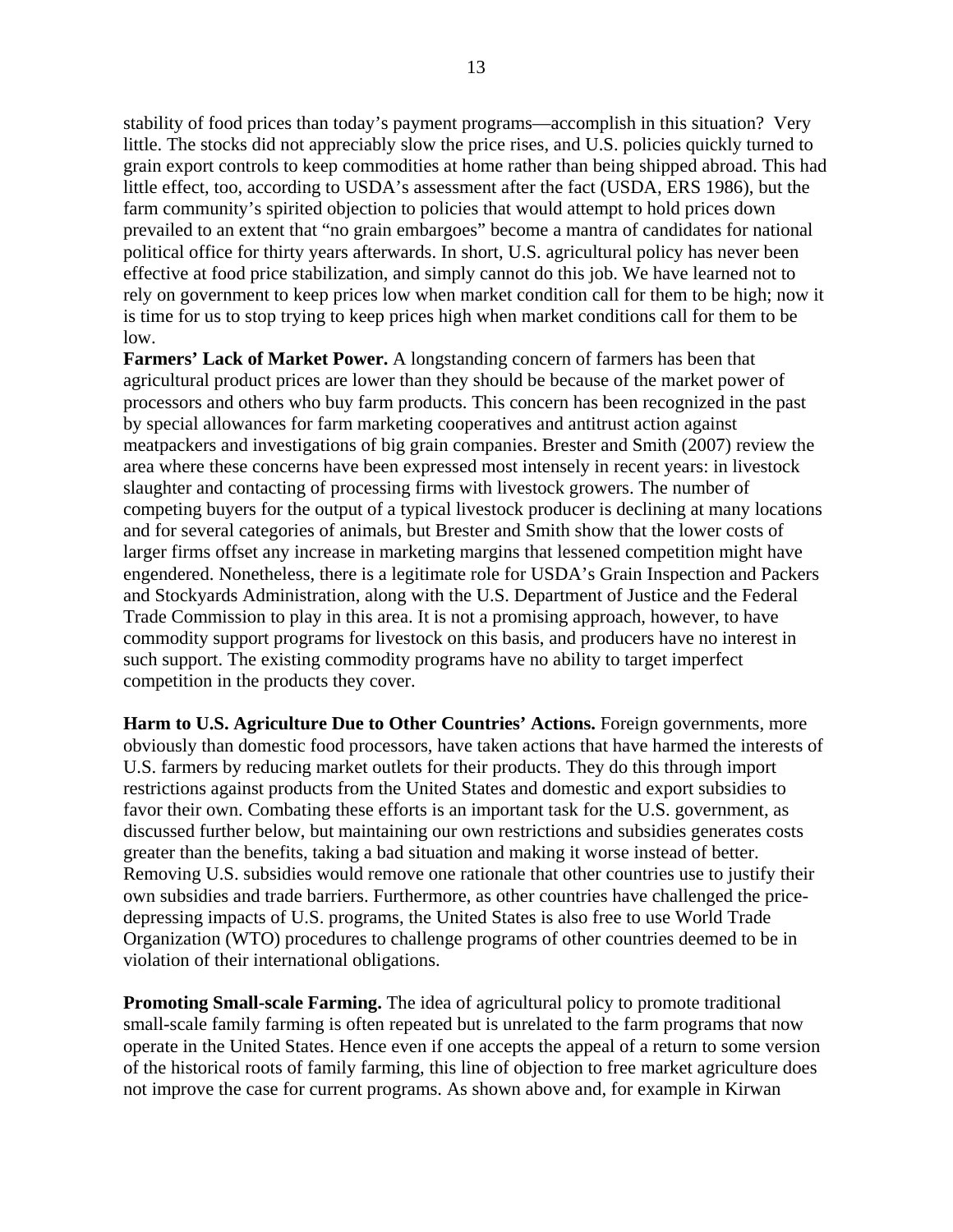(2007), the current farm programs reward farms roughly in proportion to their output and in most cases are roughly neutral to farm size and technology. They do tend to reduce the incentive for traditional livestock and crop mixed farming, and by leaving out specialty crops, reduce the further diversification of farm eligible for program payments. Of course, many participants in commercial agriculture would object strongly to farm programs that supported what they see as less efficient small-scale farm operations to the exclusion of the larger commercial farms.

*Payment Limits and Means Testing*. An often heard objection to current payment programs is that payments go to people who are rich and to farms that garner very large payments. This issue has been a staple of farm policy debates for four decades. The 2007 Farm Bill proposal from the USDA and several prominent Representatives and Senators have proposed various forms of means testing or payment limits as reforms of existing programs. The reform has obvious appeal if one considered the proper role of commodity programs to be welfare programs to help the needy. But, as noted above, farm program payments would need to be completely recast to target the farm poor or the farms that are in severe financial risk. From an efficiency perspective, it makes no sense to support high-cost failing farms and implicitly penalize successful operations. Clearly, a policy to foster a strong industry and efficient resource use would try to encourage low-cost production—not high-cost production.

Furthermore, as documented above, given the income and wealth of farm household both large and small, no welfare objective for farm program payments makes sense. But a policy to reach the farm poor could use income categories, as in the tax code. Indeed, an appropriate policy reform from this perspective would be end commodity supports and use some of these funds to provide payments along the lines of earned income tax credits for farm households with very low incomes. From that perspective, the cut off for payment eligibility would be in the range of \$20,000 to \$30,000 per household: not the \$200,000 adjusted gross income that Agriculture Secretary Mike Johanns has proposed. From the welfare perspective, why should farmers be treated differently form anyone else? That consideration leads back to agricultural policy as having industrial policy aims, not income redistributional aims. From that perspective, a focus on means tests or payment limits is a lame reform. The only sensible reform is a real one that eliminates the payments completely.

## **Some More Productive Roles for Government in Agriculture**

Let us turn now to productive roles for government in agriculture, ones that have better prospects of generating economic benefits that exceed their costs. Such efforts are now largely crowded out by the attention given to farm subsidies and the budget allocated to transfer payments.

**Agent of U.S. International Trade Interests:** Some other countries have hampered U.S. agriculture by placing restrictions on sales of U.S. farm products. . The U.S. government has the crucial and difficult task of eliminating these barriers wherever possible. Steps in this direction have been taken in World Trade Organization negotiations and in bilateral trade agreements between the United States and countries such as Chile, and in regional agreements such as the North American Free Trade Agreement (NAFTA) with Canada and Mexico, and the Central American Free Trade Agreement (CAFTA). However, these agreements in total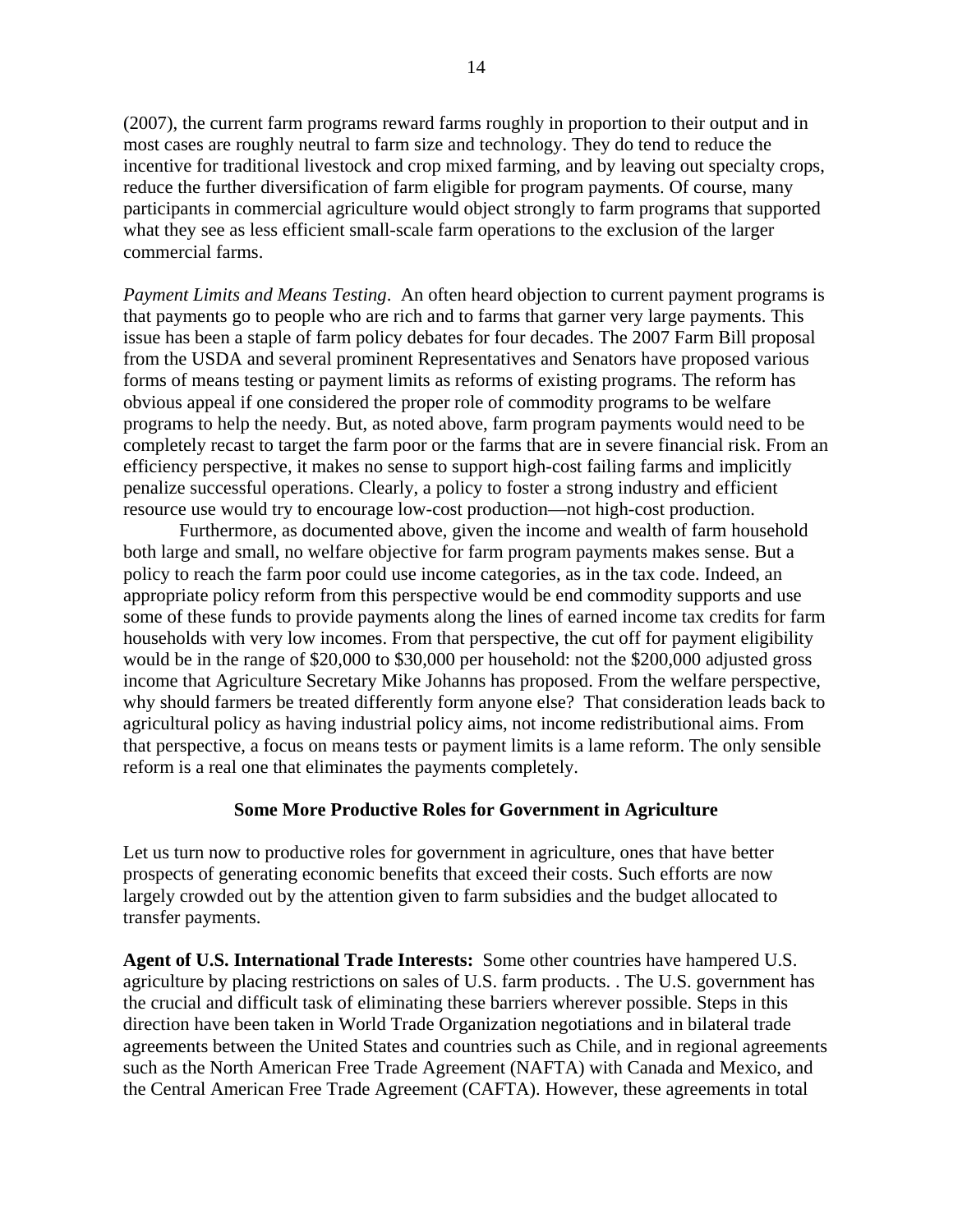have taken only baby steps toward free trade as compared to what potentially could be accomplished, and they complicate broader free trade efforts. Of course, improvements in international trade arrangements cannot be accomplished without the United States being willing to remove or reduce its subsidies and allow foreign access to U.S. markets, notably the long-standing sugar import restrictions and the more recent tariff on imported ethanol.

 Among the concerns are trade restrictions based on dubious claims of health or safety risks to plants, animals, or humans, such as bans on imports of beef and cattle from countries with minimal risk of mad cow disease and bans on genetically modified products in Europe and in developing countries. These are paralleled by U.S. insistence on modified domestic labor or environmental policies in other countries as a condition for importing their products into the United States. Reforms in these areas are important, but can be done only by improved federal policy, not a retreat from governmental involvement.

**Conservation and Environmental Improvement:** In the areas of conservation of soil and other natural resources such as endangered species, and environmental protection, the studies by Antle (2007), Heimlich (2007), and Kuminoff (2007) examine aspects of these complex matters. Evaluation of the Conservation Reserve Program, currently the largest conservation and environmental program, show that it has generated substantial benefits whose estimated value exceeds the program's considerable costs. What is perhaps surprising is that the main benefits are not reduction of soil erosion or improvements in water quality, but rather the provision of wildlife habitat. Heimlich (2007) develops a set of recommendations for targeting funds better to achieve environmental goals. The recommendations focus on more precise identification of land parcels and practices in the context of surrounding ecological conditions, unifying the current splintered set of programs, and better judging whether acreage retirement or altered practices on cropped acreage is most appropriate. With respect to land retirement, the issue is one of transition from the existing 10- or 15-year contracts to a more lasting structure of conservation, perhaps through purchase of permanent easements by which farmers give up rights to grow crops on certain acreage.

Other environmental concerns—such as poor water quality in the Chesapeake Bay, the Sacramento River delta, and the Gulf of Mexico; and broad-based issues such as global climate change—also relate to agriculture and are less well addressed by idling cropland. In general, the measurement of positive or negative environmental services from agriculture, and how they should be subsidized or taxed, is still an area of conceptual, empirical, and political uncertainties. Considerable additional analysis of both the benefits and costs is needed to inform public policy choices. Antle (2007) argues for a system of payments for ecosystem services that would replace current subsidy approaches. This would move the basis for policy beyond the interest-group politics of redistribution, to take advantage of the desire of farmers and other citizens to do the right thing with respect to conservation and environment while directing such efforts in the most productive ways.

**Advancing Bioenergy:** Bioenergy has become a central focus of the 2007 Farm Bill and is likely to be an agricultural policy issue for year to come. As shown in the paper by Miranowski (2007), the existing ethanol and biodiesel subsidies are not promising as a remedy for either the environmental or energy security objectives that have been used to justify them. Research and development spending in this area could prove productive, but should be undertaken with caution. The concern is that a new research and development focus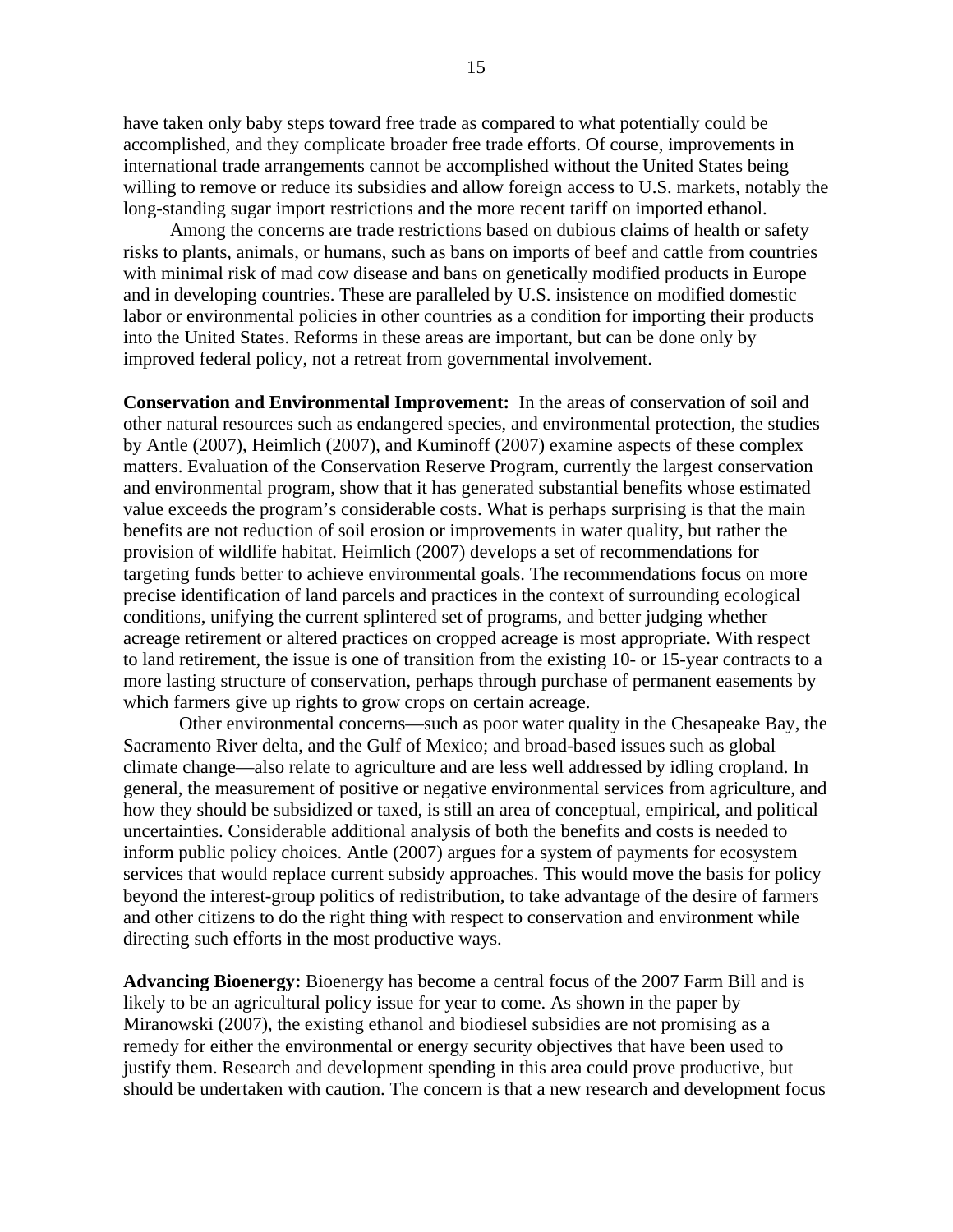on bioenergy would drain funds from research areas of demonstrated success. Moreover, short-run applied research and demonstration projects are too likely to devolve into support for dubious prospects that would garner private investment if they had a strong likelihood of success.

**Promoting Rural Development:** Rural development, in the form of maintenance or growth of both agriculture-related and non-agricultural enterprises, has been an important contributor to the historical rise in farm household incomes. Studies by Renkow (2007) and Kilkenny and Johnson (2007) have investigated the possibilities for public investment or other policies in aimed at fostering rural development. Existing subsidy and investment programs have dubious prospects for meeting a benefit-cost test, as Renkow's paper shows. But Kilkenny and Johnson see scope for more productive federal efforts if they can be focused on public goods in truly isolated rural areas rather than private goods in towns near urban centers.

 The possibilities for promoting traditional agriculture have been enlarged in the discussion of rural development to include direct sales of farm products to retail outlets or farmers' markets or buying clubs, value-added production on farms in which farmers take on some processing tasks, organic production, and increased roles for farmer cooperatives. Farms pursuing these paths are thriving in many parts of the country where consumers support the goods and service they provide. Should these sorts of activities be subsidized or promoted under federal farm policy? If reforms of current policies were to undertake these forms, the policies would not fit well under either of the two broad policy objectives stated earlier: the prosperity of agriculture as an industry, and the well-being of farm people. The traditionminded objectives have more in common with policy for the arts or historical preservation: cultural policy better suited to local or state preferences, or if federal, through grants to states or local institutions to promote the traditions they hold dear.

**Enhancing Long-term Agricultural Productivity.** Some of the most cost-effective investments in U.S. agriculture have been in the areas of research and development and other services to protect and enhance agricultural productivity. Yet these investments have tended to be underfunded: in part because farm subsidy programs have captured the lions share of the agriculture budget. Moreover, such areas are unlikely to receive adequate investment from the private sector: precisely because they have elements of public goods. Within the narrow political calculus of the Farm Bill reauthorization, the specialty crops industries have made additional investments in protection from invasive species and additional funding for research the central features of their claims to redress the balance of Farm Bill attention across commodities, and a more general case along these lines can be made. A positive farm policy for the United States would improve agricultural productivity and competitiveness by costeffective funding of basic infrastructure that would not receive adequate private sector investments. Such a policy could benefit consumers, producers, and the economy at large.

#### **Conclusion**

The AEI studies have reviewed the evidence on commodity programs and other key elements of U.S. agricultural policy, and how these programs and policies fit in with the objectives of agricultural policy and the economic situation in rural America today. We conclude that while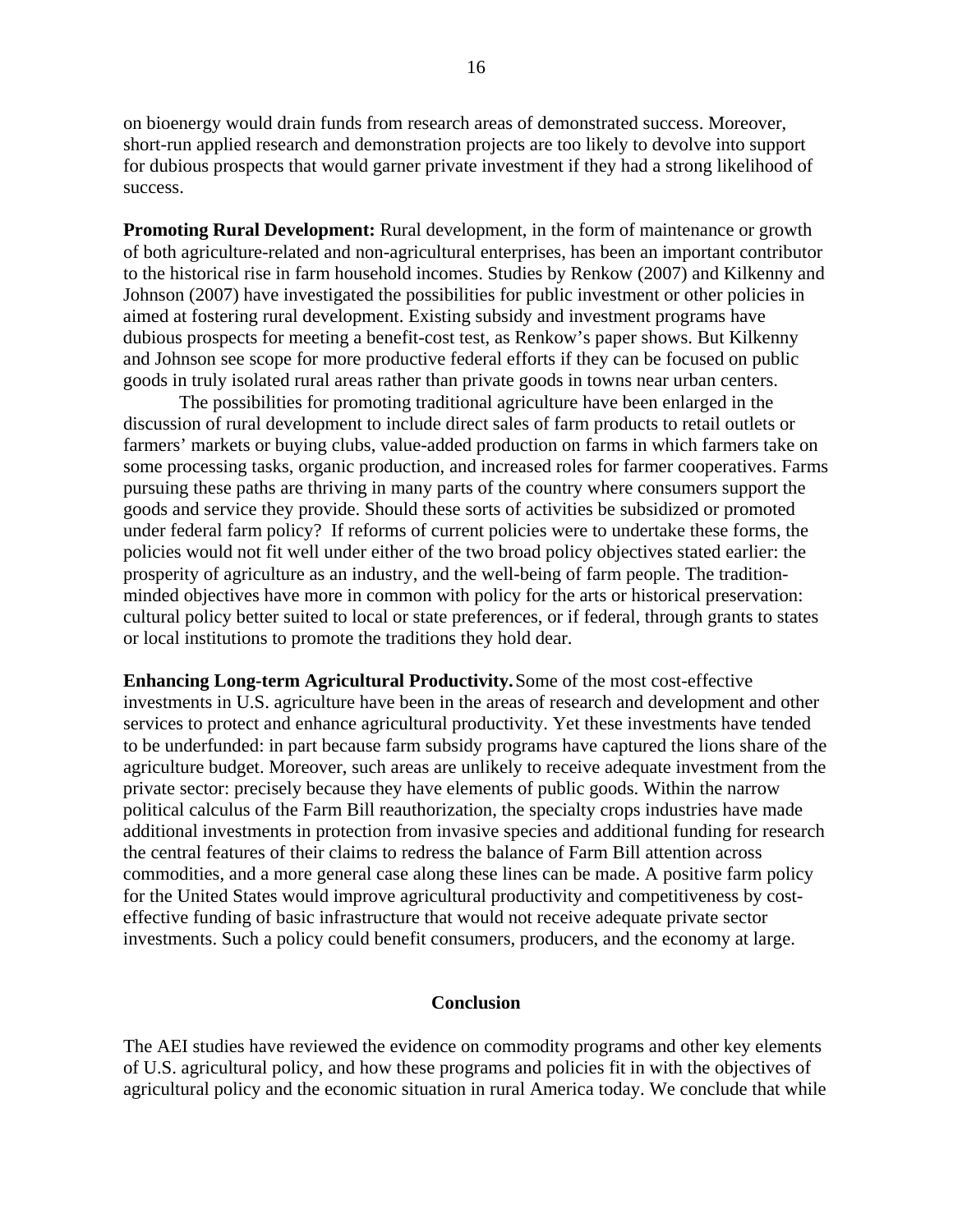there are productive roles for government to play in U.S. agriculture, the current focus on commodity programs is misplaced as a solution to problems that exist, and have imposed costs on taxpayers far in excess of the benefits they deliver to either rural America or the nation as a whole. The 2007 Farm Bill could take a significant step toward improving the nation's welfare by starting the process of eliminating those programs, and by adopting prudent reforms in crop insurance, conservation, bioenergy, and rural development.

#### **References**

## *Papers cited in this overview that were prepared for AEI Agricultural Policy Series: The 2007 Farm Bill and Beyond. American Enterprise Institute. http://www.aei.org/farmbill*

Alston, Julian M. 2007a. "Benefits and Beneficiaries from U.S. Farm Subsidies."

- -. 2007b. "Lessons from Agricultural Policy Reform in Other Countries." Antle, John. 2007. "Payments for Ecosystem Services and U.S. Farm Policy."
- Babcock, Bruce A. 2007. "Money for Nothing: Acreage and Price Impacts of U.S. Commodity Policy for Corn, Soybeans, Wheat, Cotton, and Rice."
- Balagtas*,* Joseph V. 2007. "U.S. Dairy Policy: Analysis and Options."
- Barrett, Christopher B. 2007. "U.S. International Food Assistance Programs: Issues and Options for the 2007 Farm Bill."
- Beghin, John C. 2007."U.S. Sugar Policy: Analysis and Options*."*
- Brester, Gary W., and Vincent H. Smith. 2007. "Agricultural Policy and the U.S. Livestock Industry."
- Gardner, Bruce. 2007. "Does the Economic Situation of U.S. Agriculture Justify Commodity Support Programs?"
- Glauber, Joseph W. 2007. "Double Indemnity: Crop Insurance and the Failure of U.S. Agricultural Disaster Policy."
- Heimlich *,* Ralph E. 2007. "Land Retirement for Conservation: History, Analysis, and Alternatives."
- Josling, Tim. 2007. "The Impact of the WTO and Bilateral Trade Agreements on U.S. Farm Policy."

Kilkenny, Maureen, and Stan Johnson. 2007. "Rural Development Policy."

Kirwan*,* Barrett. 2007. "Distribution of U.S. Agricultural Subsidies."